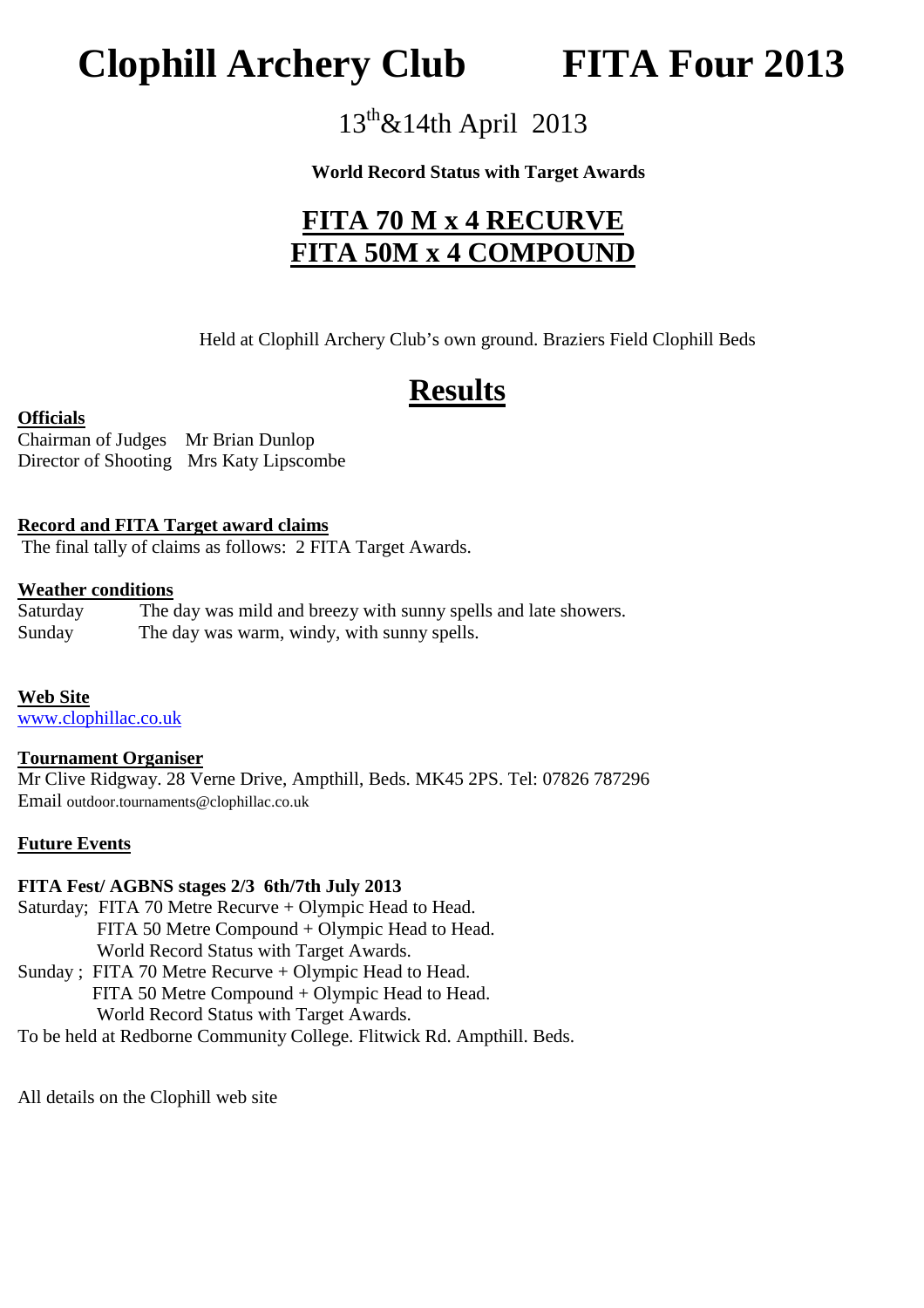**Clophill Archery Club** 

FITA Four 2013

13/14th April 2013

World Record Status RECURVE FITA 70M COMPOUND FITA 50M

|              | W Compound                                         |                                            | Score | $10+x$ | х                       |                          |
|--------------|----------------------------------------------------|--------------------------------------------|-------|--------|-------------------------|--------------------------|
| С            | Miss Lucy O'Sullivan                               | Jersey                                     | 672   | 32     | 6                       |                          |
| A            | Miss Andrea Gales                                  | Woking                                     | 669   | 29     | 9                       |                          |
| в            | Miss Pauline Burfitt                               | Chippenham                                 | 667   | 33     | 15                      |                          |
| D            | Miss Lucy Holderness                               | Clophill                                   | 667   | 31     | 7                       |                          |
| D            | Miss Lucy O'Sullivan                               | Jersey                                     | 663   | 27     | 8                       |                          |
| B            | Miss Lucy O'Sullivan                               | Jersey                                     | 657   | 30     | 6                       |                          |
| A            | Miss Lucy O'Sullivan                               | Jersey                                     | 657   | 25     | 7                       |                          |
| в            | Mrs Emma Terry                                     | Chorley                                    | 656   | 23     | 8                       |                          |
| C            | <b>Miss Pauline Burfitt</b>                        | Chippenham                                 | 653   | 28     | 6                       |                          |
| A            | Mrs Emma Terry                                     | Chorley                                    | 653   | 24     | 7                       |                          |
| D            | <b>Miss Pauline Burfitt</b>                        | Chippenham                                 | 652   | 26     | 9                       |                          |
| B            | <b>Miss Andrea Gales</b>                           | Woking                                     | 652   | 20     | 8                       |                          |
| С            | Mrs Lesley Brown                                   | Clophill                                   | 648   | 22     | 7                       |                          |
| C            | Miss Lucy Holderness                               | Clophill                                   | 647   | 24     | 7                       |                          |
| Α            | Mrs Lesley Brown                                   | Clophill                                   | 647   | 22     | 6                       |                          |
| C            | Mrs Emma Terry                                     | Chorley                                    | 641   | 18     | 8                       |                          |
| A            | Mrs Francis Bull                                   | Targetcraft                                | 629   | 22     | 8                       |                          |
| C            | Mrs Rachel Jackson                                 | Fakenham                                   | 578   | 9      | 1                       |                          |
| в            | Mrs Francis Bull                                   | Targetcraft                                | 577   | 11     | 4                       |                          |
| C            | Miss Stephanie Jackson                             | Fakenham                                   | 572   | 10     | 3                       |                          |
| в            | Mrs Rachel Jackson                                 | Fakenham                                   | 562   | 8      | $\overline{2}$          |                          |
| A            | Mrs Rachel Jackson                                 | Fakenham                                   | 549   | 10     | 5                       |                          |
| Α            | Miss Stephanie Jackson                             | Fakenham                                   | 511   | 9      | $\overline{c}$          |                          |
| в            | Miss Stephanie Jackson                             | Fakenham                                   |       |        |                         | <b>DNS</b>               |
| C            | <b>Miss Andrea Gales</b>                           | Woking                                     |       |        |                         | DNS.                     |
| D<br>D       | Mrs Emma Terry                                     | Chorley<br>Fakenham                        |       |        |                         | <b>DNS</b><br><b>DNS</b> |
| D            | Miss Stephanie Jackson<br><b>Miss Andrea Gales</b> | Woking                                     |       |        |                         | <b>DNS</b>               |
|              |                                                    |                                            |       |        |                         |                          |
|              | W Recurve                                          |                                            | Score | $10+x$ | х                       |                          |
| в            | Miss Nicky Hunt                                    | Deben                                      | 607   | 15     | 1                       |                          |
| A            | Mrs Jeanetta Braun                                 | <b>Brent Valley</b>                        | 602   | 11     | 4                       |                          |
| Α            | <b>Miss Deb Charles</b>                            | <b>AAC</b>                                 | 590   | 12     | 4                       |                          |
| A            | Miss Nicky Hunt                                    | Deben                                      | 590   | 4      | 6                       |                          |
| C            | Miss Nicky Hunt                                    | Deben                                      | 589   | 10     | 4                       |                          |
| B            | Mrs Jeanetta Braun                                 | <b>Brent Valley</b>                        | 589   | 9      | 3                       |                          |
| D            | Miss Nicky Hunt                                    | Deben                                      | 587   | 15     | 2                       |                          |
| В            | Miss Deb Charles                                   | <b>AAC</b>                                 | 561   | 9      | 3                       |                          |
| Α            | Miss Bethany Farrow                                | Norlfolk                                   | 457   | 5      | 1                       |                          |
| $\mathsf{C}$ | Miss Bethany Farrow                                | Norlfolk                                   | 454   | 5      | 0                       |                          |
| D            | Miss Bethany Farrow                                | Norlfolk                                   | 448   | 6      | $\overline{\mathbf{c}}$ |                          |
| в            | Miss Bethany Farrow                                | Norlfolk                                   | 444   | 3      | 1                       |                          |
| В<br>C       | Lizzie Cantopher<br>Mrs Jeanetta Braun             |                                            |       |        |                         | <b>DNS</b><br><b>DNS</b> |
| D            | Mrs Jeanetta Braun                                 | <b>Brent Valley</b><br><b>Brent Valley</b> |       |        |                         | <b>DNS</b>               |
|              |                                                    |                                            |       |        |                         |                          |
|              | Compound<br>м                                      |                                            | Score | $10+x$ | х                       |                          |
| D            | Mr Neil Bridgwater                                 | Hinxworth                                  | 691   | 45     | 23                      |                          |
| Α            | Mr Neil Bridgwater                                 | Hinxworth                                  | 685   | 43     | 19                      |                          |
| C            | Mr Neil Bridgwater                                 | Hinxworth                                  | 683   | 43     | 19                      |                          |
| C            | Mr Andrew Jackson                                  | Fakenham                                   | 681   | 42     | 16                      |                          |
| D            | Mr Jonas Serna                                     | <b>Euston Park</b>                         | 679   | 36     | 11                      |                          |
| Α            | Mr Andrew Jackson                                  | Fakenham                                   | 674   | 34     | 11                      |                          |
| Α            | Mr James Howell                                    | Mayflower                                  | 668   | 32     | 12                      |                          |
| В            | Mr Neil Bridgwater                                 | Hinxworth                                  | 668   | 30     | 9                       |                          |
| В            | Mr Steve Nunn                                      | <b>NPA</b>                                 | 668   | 28     | $\overline{7}$          |                          |
| D            | Mr James Howell                                    | Mayflower                                  | 667   | 33     | 9                       |                          |
| $\mathsf{C}$ | Mr James Howell                                    | Mayflower                                  | 665   | 31     | 9                       |                          |
| В            | Mr Andrew Jackson                                  | Fakenham                                   | 664   | 28     | 8                       |                          |
| Α            | Mr Steve Nunn                                      | <b>NPA</b>                                 | 664   | 28     | 7                       |                          |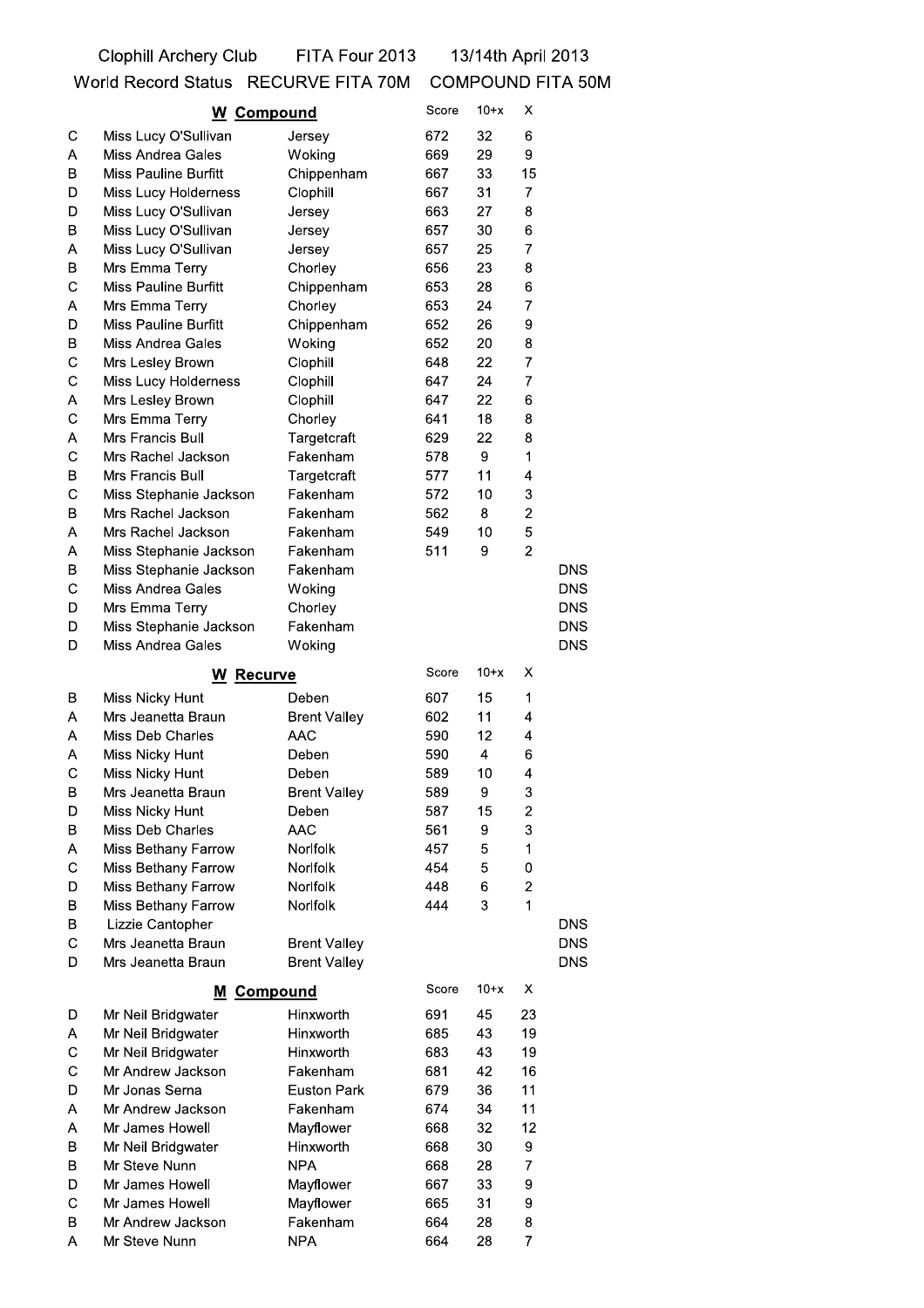Clophill Archery Club

FITA Four 2013

13/14th April 2013

World Record Status RECURVE FITA 70M COMPOUND FITA 50M

|                  | M Compound                     |                                   | Score      | $10+x$   | х                       |            |     |    |
|------------------|--------------------------------|-----------------------------------|------------|----------|-------------------------|------------|-----|----|
| Α                | Mr Paul Anthony                | Jolly                             | 661        | 31       | 9                       |            |     |    |
| в                | Mr James Howell                | Mayflower                         | 660        | 29       | 14                      |            |     |    |
| D                | Mr David Wayman                | Hinxworth                         | 659        | 28       | 6                       |            |     |    |
| A                | Mr David Wayman                | Hinxworth                         | 658        | 25       | 12                      |            |     |    |
| С                | Mr Jonas Serna                 | <b>Euston Park</b>                | 655        | 25       | $\overline{7}$          |            |     |    |
| D                | Mr Steve Haynes                | Jolly                             | 653        | 23       | 11                      |            |     |    |
| в                | Mr Paul Anthony                | Jolly                             | 652        | 25       | $\overline{4}$          |            |     |    |
| в                | Mr Chris Horan                 |                                   | 651        | 26       | 11                      |            |     |    |
| A                | Mr Chris Horan                 |                                   | 651        | 22       | 5                       |            |     |    |
| С                | Mr David Wayman                | Hinxworth                         | 650        | 26       | 12                      |            |     |    |
| A                | Mr John Bull                   | Targetcraft                       | 650        | 25       | 11                      |            |     |    |
| С                | Mr Steve Haynes                | Jolly                             | 650        | 23       | $\overline{7}$          |            |     |    |
| В                | Mr John Bull                   | Targetcraft                       | 648        | 28       | 10                      |            |     |    |
| В                | Mr David Wayman                | Hinxworth                         | 646        | 21       | 8                       |            |     |    |
| D                | Mr Carl Richards               | Meriden A C                       | 633        | 19       | 9                       |            |     |    |
| В                | Mr Christopher Cassellls       | Greenwood                         | 629        | 10       | 3                       |            |     |    |
| A                | Mr Terry Course                | Clophill                          | 627        | 21       | 8                       |            |     |    |
| A                | Mr Christopher Cassellls       | Greenwood                         | 626        | 19       | 8                       |            |     |    |
| С                | Mr Carl Richards               | Meriden A C                       | 626        | 17       | 12                      |            |     |    |
| в                | Mr David Fall                  | Mayflower                         | 614        | 17       | 4                       |            |     |    |
| A                | Mr David Fall<br>Mr Paul Crane | Mayflower                         | 612<br>589 | 16<br>9  | 5<br>3                  |            |     |    |
| С<br>В           | Mr Dave Sleeman                | Clophill<br>Clophill              | 584        | 15       | 5                       |            |     |    |
| A                | Mr Mike Karaphilledes          | Clophill                          | 553        | 9        | 3                       |            |     |    |
| в                | Mr Mike Karaphilledes          | Clophill                          |            |          |                         |            | Rtd | 24 |
| D                | Mr Andrew Jackson              | Fakenham                          |            |          |                         |            | Rtd | 36 |
| Α                | Mr Rory Shorten                | Clophill                          |            |          |                         | <b>DNS</b> |     |    |
| Α                | Mr Dave Sleeman                | Clophill                          |            |          |                         | <b>DNS</b> |     |    |
| в                | Mr Terry Course                | Clophill                          |            |          |                         | <b>DNS</b> |     |    |
| С                | Mr Dave Sleeman                | Clophill                          |            |          |                         | <b>DNS</b> |     |    |
| С                | Mr Terry Course                | Clophill                          |            |          |                         | <b>DNS</b> |     |    |
| С                | Mr Chris Horan                 |                                   |            |          |                         | <b>DNS</b> |     |    |
| С                | Mr Paul Anthony                | Jolly                             |            |          |                         | <b>DNS</b> |     |    |
| D                | Mr Paul Anthony                | Jolly                             |            |          |                         | <b>DNS</b> |     |    |
| D                | Mr Terry Course                | Clophill                          |            |          |                         | <b>DNS</b> |     |    |
| D                | Mr Chris Horan                 |                                   |            |          |                         | <b>DNS</b> |     |    |
| D                | Mr Paul Crane                  | Clophill                          |            |          |                         | <b>DNS</b> |     |    |
|                  | <b>M</b> Longbow               |                                   | Score      | $10+x$   | х                       |            |     |    |
| A                | Mr Derek Bridgewater           | Hinxworth                         | 259        | 2        | 0                       |            |     |    |
| В                | Mr Derek Bridgewater           | Hinxworth                         | 252        | 1        | 0                       |            |     |    |
| С                | Mr Derek Bridgewater           | Hinxworth                         | 247        | 1        | 0                       |            |     |    |
| D                | Mr Derek Bridgewater           | Hinxworth                         | 243        | 0        | 0                       |            |     |    |
| <b>M</b> Recurve |                                |                                   | Score      | $10+x$   | х                       |            |     |    |
| С                | Mr Michael Judd                | Mayflower                         | 650        | 16       | $\overline{\mathbf{c}}$ |            |     |    |
| D                | Mr Michael Judd                | Mayflower                         | 645        | 23       | 5                       |            |     |    |
| С                | Mr Simon Terry                 | Chorley                           | 638        | 24       | 10                      |            |     |    |
| A                | Mr Simon Terry                 | Chorley                           | 631        | 24       | 7                       |            |     |    |
| В                | Mr Bob Lowe                    | Meriden                           | 628        | 17       | $\boldsymbol{2}$        |            |     |    |
| A                | Mr Tom Barber                  | Thorpe                            | 628        | 15       | 5                       |            |     |    |
| D                | Mr Tom Barber                  | Thorpe                            | 626        | 16       | 9                       |            |     |    |
| С                | Mr Tom Barber                  | Thorpe                            | 626        | 15       | 5                       |            |     |    |
| С                | Mr Matt Webb                   | Mayflower                         | 624        | 13       | $\overline{\mathbf{c}}$ |            |     |    |
| D                | Mr Matt Webb                   | Mayflower                         | 623        | 19       | 6                       |            |     |    |
| D                | Mr Bob Lowe                    | Meriden                           | 622        | 11       | $\overline{\mathbf{c}}$ |            |     |    |
| В                | Mr Tom Barber                  | Thorpe                            | 618        | 11<br>14 | 4                       |            |     |    |
| С<br>A           | Mr Glenn Croft<br>Mr Matt Webb | <b>Burton Bridge</b><br>Mayflower | 614<br>613 | 13       | 5<br>3                  |            |     |    |
| С                | Mr Bob Lowe                    | Meriden                           | 607        | 10       | $\overline{\mathbf{c}}$ |            |     |    |